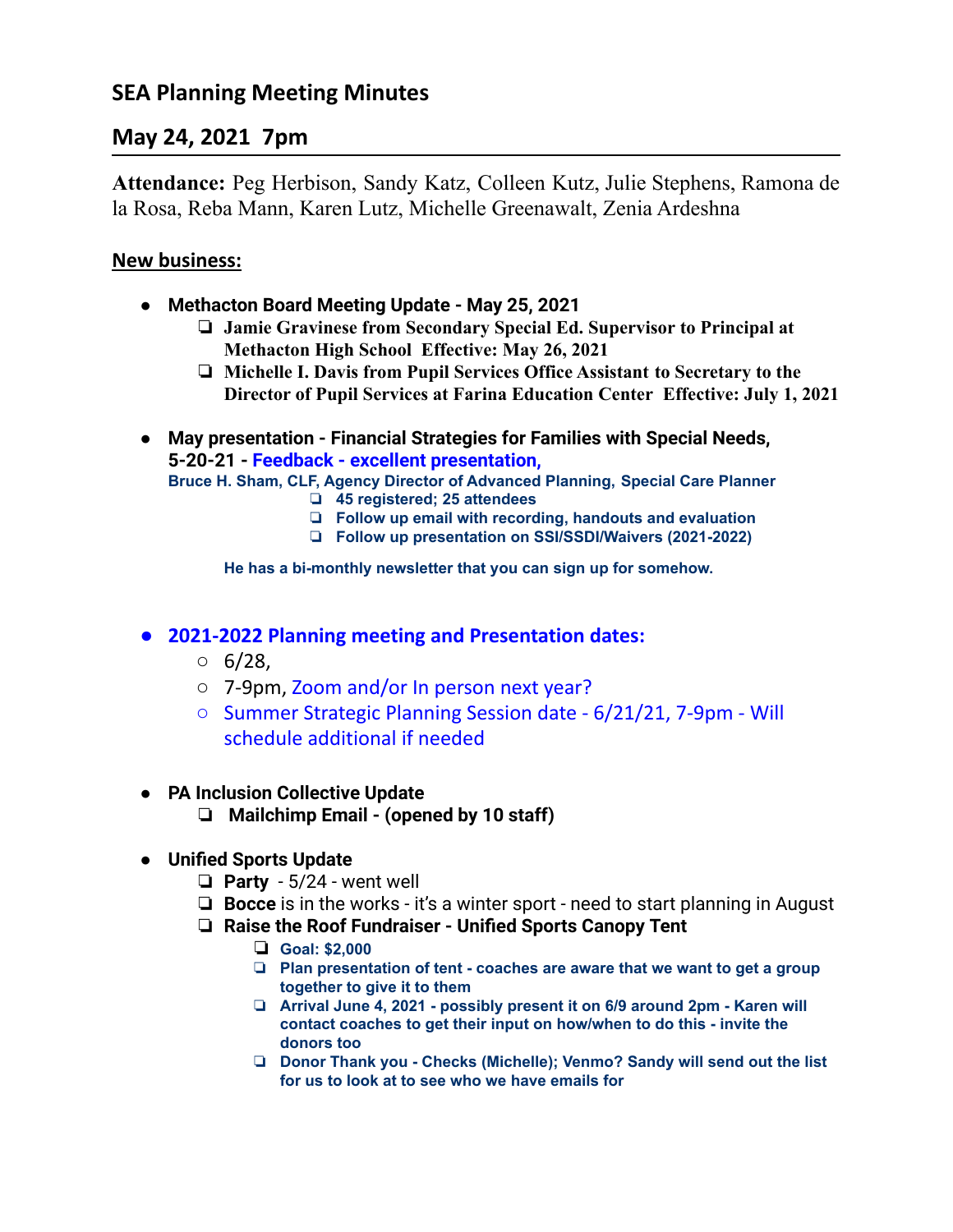#### ❏ **There is extra money, \$399. The tent cost 1800. Will use the extra to give the coaches a gift and possibly use the rest for a cart for the weights or give it to the team to start a booster club fund**

| Venmo   | \$1,515 |  |
|---------|---------|--|
| ⊺Checks | \$684   |  |
| ⊺Total  | \$2,199 |  |

### **● DEI update**

- ❏ DEI Taskforce Community
- ❏ Methacton DEI Survey

#### **● YouTube channel**

- has the Financial Strategies presentation
- Can be used for future recordings
- not sure if its public or private

## **Old business/Updates:**

- **Methacton High School Home & School Association Leadership Award** ❏ **SEA Volunteer Judge (Michelle Jackson-Greenawalt)**
	- ❏ \$1,000 scholarship to up to 8 students who are leaders at Methacton High School

#### **● Best Buddies - Friendship Walk SATURDAY, MAY 22, 2021 AT 12 PM EDT**

- ❏ Update Methacton BB Team **at Heebner Park**
- ❏ Possibly have Millie from Best Buddies come in to review how it should work or have SEA talk to administration about the issues with communication and how the program is working
- **● Presentation Topic Ideas:**
	- ❏ **ESY Kate Metcalf/Maria Winters**
	- ❏ **Transition (OVR, Nikki Brislin and Kim Kulp)**
	- ❏ **Transition Return to In person**
	- ❏ **SS/SSDI/Waivers with Bruce H. Sham**
	- ❏ **SOAR with Dr. Susan Angstadt**
- **● SEA Social Opportunities**
	- ❏ Craft Party parents or kids?
	- ❏ Scavenger Hunt
	- ❏ Adult Meet Up at Park (socially distanced)
	- ❏ Zoom Game Night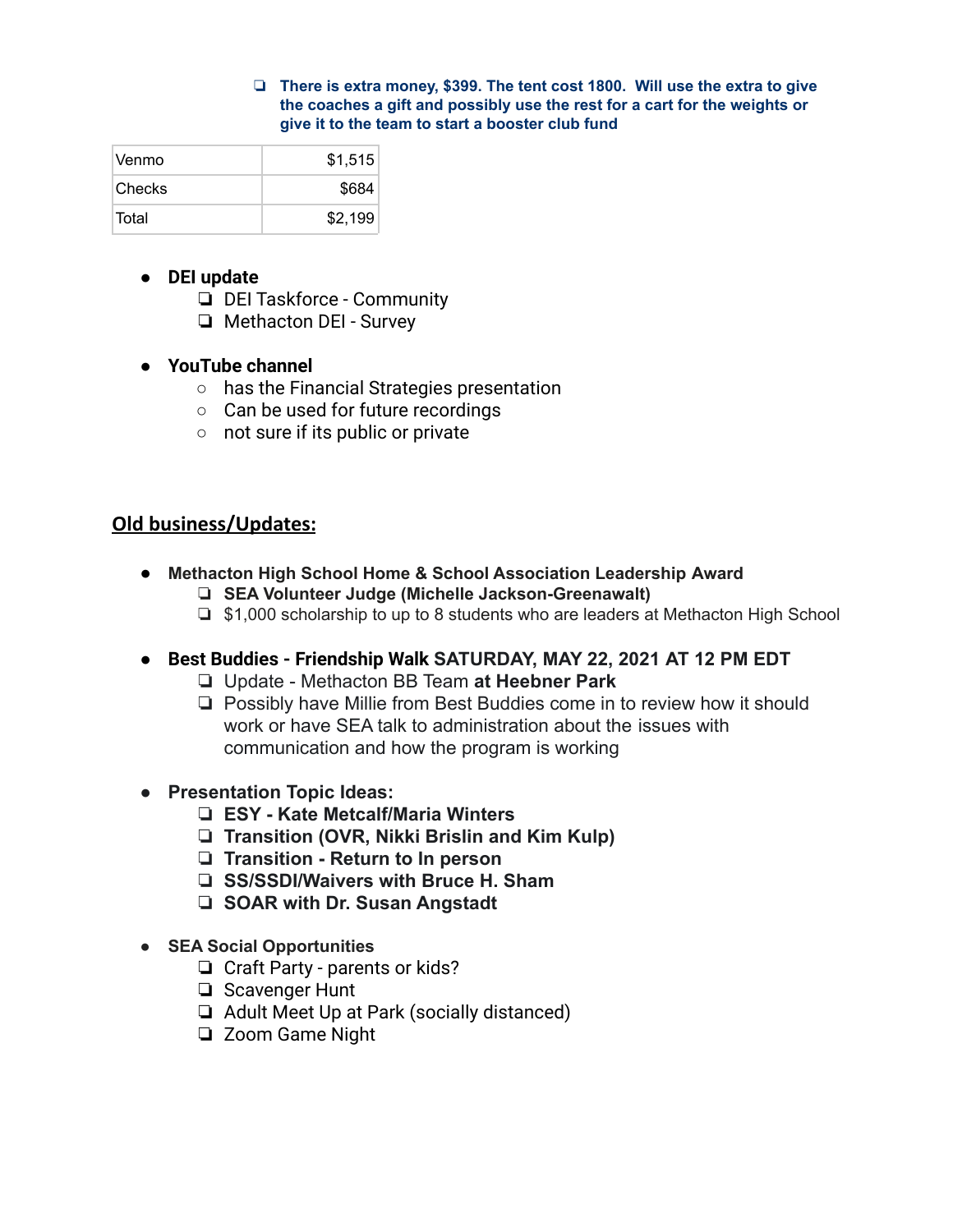### **Budget:** Michelle, Treasurer

- Our SEA balance is \$2,017.65
- Update in June with fundraiser and purchase of tent

| Num.       | Date | <b>Description</b>                               | Category                                                                    |   | C-Date   |
|------------|------|--------------------------------------------------|-----------------------------------------------------------------------------|---|----------|
|            |      | 7/01/20 OPENING BALANCE                          |                                                                             | c | 06/30/20 |
| <b>ACH</b> |      | 8/13/20 Amazon Smiles Program                    | SEA:Donation Income:Smiles Pgm.                                             | c | 08/31/20 |
| Xfer       |      | 10/19/20 SLF Funds for SEA Seminar               | <b>SEA:Donation Income:SLF Donation</b><br>MCC:Donation Income:SLF Disburs. |   | N/A      |
| <b>ACH</b> |      | 11/12/20 Amazon Smiles Program                   | SEA: Donation Income: Smiles Pam.                                           | с | 11/30/20 |
| 123        |      | 11/26/20 Jacquelyn O'Malley (SEA speaker)        | SEA: Benefit of Member Exp.: Speaker                                        | с | 12/31/20 |
| <b>ACH</b> |      | 12/01/20 Benevity Fund                           | SEA: Donation Income: Benevity Fund                                         | c | 12/31/20 |
| 127        |      | 2/04/21 Inclusive Schooling                      | SEA: Benefit of Member Exp.: Speaker                                        | c | 02/28/21 |
| <b>ACH</b> |      | 2/22/21 Amazon Smiles Program                    | SEA:Donation Income:Smiles Pam.                                             | c | 02/28/21 |
| 128        |      | 3/09/21 Sarah Ward (Exec. Function presentation) | SEA: Benefit of Member Exp.: Speaker                                        |   |          |

| <b>SEA Ops</b> |          |                |  |  |
|----------------|----------|----------------|--|--|
| $D(-)$         | $C(+)$   | <b>Balance</b> |  |  |
|                |          | 2,515.43       |  |  |
|                | 6.34     | 2,521.77       |  |  |
|                | 1.800.00 | 4.321.77       |  |  |
|                | 19.17    | 4,340.94       |  |  |
| 150.00         |          | 4.190.94       |  |  |
|                | 95.20    | 4.286.14       |  |  |
| 500.00         |          | 3.786.14       |  |  |
|                | 31.51    | 3,817.65       |  |  |
| 1,800.00       |          | 2,017.65       |  |  |
|                |          | 2.017.65       |  |  |

#### **Fundraisers:**

- **○ Yoga with Aim High (Kelley Ludwig): spoke with Maureen Stanford and she said Aim high would definitely do a fundraiser for SEA. She said they can do an adult thing and a kid thing if we wanted. She said she will play/sing at them as well and she would do it for free. It would have to be outside though. She said just come up with an idea and send it to her and we can make a flyer etc. I thought that was cool.**
- Moe's Box dinners?
- Collegeville Bakery Pizza Kits Halloween or Superbowl
- Virtual Fundraisers
- Clothing collection Karen Spring, 2021
- Fruit sale at holidays
- Corropolese dine and donate Peg
- Design a t-shirt or other items and sell them- kids submit art to use maybe do a mosaic of all of the art submitted
- Amazon Smiles what is that under/how do you sign up?

#### **● Planning meeting dates:**

- $\circ$  6/21- beginning the strategic planning for next year
- 7-9pm, all Zoom

**Our Mission:**